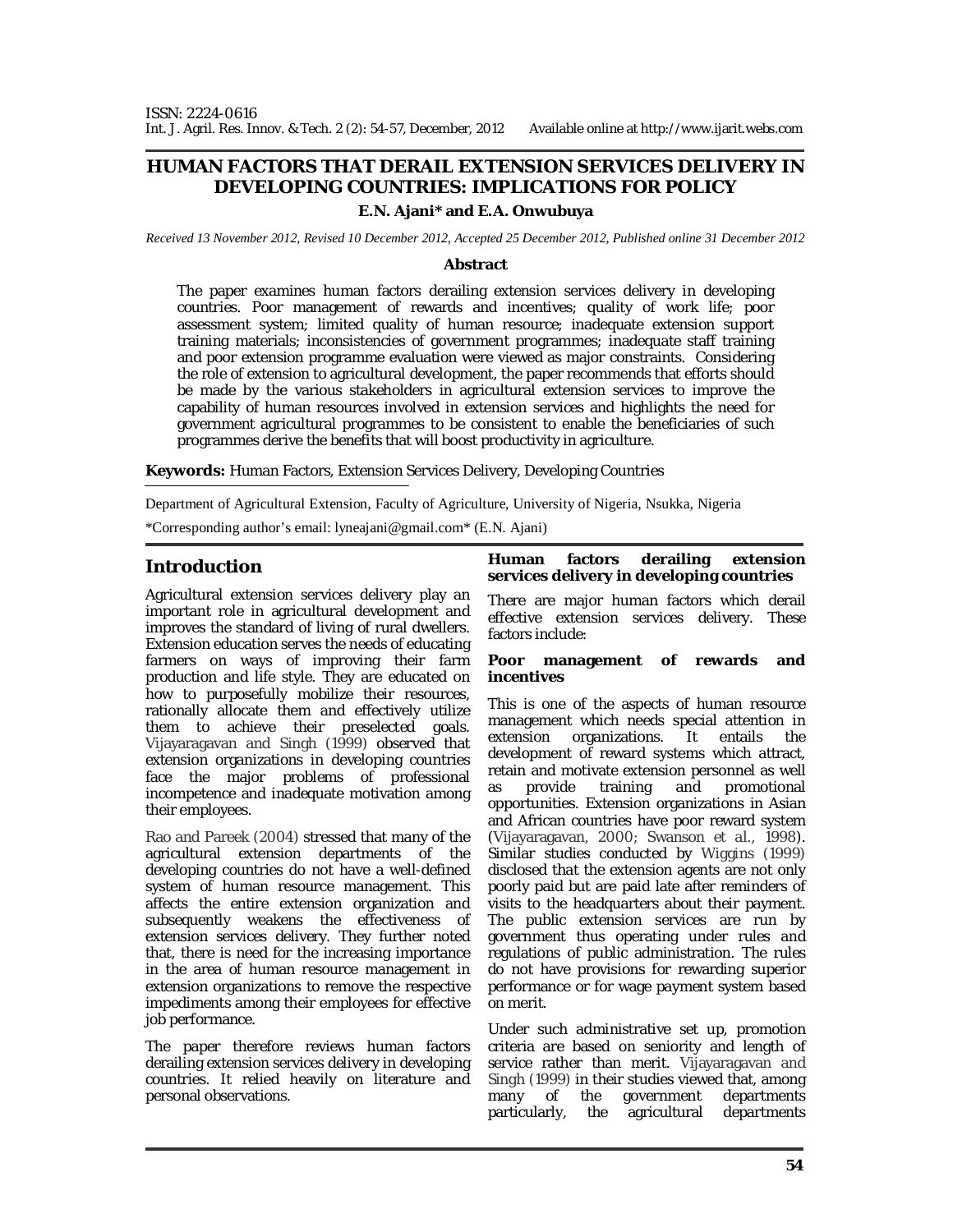(including extension service department); there are low public esteem and poor payment structure. A clear job description, performance standards, and performance appraisal will help in evaluating extension work and rewarding people for meritorious service. For example, extension workers on the basis of their performance can be sent for higher education. Non-monetary rewards such as recognizing the good ideas of field workers or awarding honorable titles will also help in improving performance. Extension personal may also be encouraged to form professional societies to develop and communicate high standards, as well as to recognize superior performance. Thus the bureaucratic structure and administration of the extension services is a basic hindrance to designing a better reward system for extension staff. This hinders effective extension delivery system.

### **Unimproved quality of work life**

Human resource development emphasized individual development through training and proper supervision. However, with the increasing complexity of extension organizations and the society, it is realized that not only training and proper supervision play important roles in extension development, but there is also need for improving the quality of work life through making the extension job more satisfying by involving the employees in work decision making process (Pareek, 2003). Studies by Thamtani and Singh (2000; 2002) showed that the work environment of the extension organizations in developing countries is poor and needs improvement to enhance effective extension delivery and agricultural development.

### **Poor reward and assessment systems**

The reward of extension staff in case of outstanding performance or hard work and payment of other necessary allowances is far reached in developing countries (Warren, 2003). The assessment of agricultural extension workers favors inputs given out for training farmers rather than the output of extension work by the extension agents. Qualitative assessment and effective supervision is not carried out by extension administrators. Extension workers therefore, are not stimulated to achieve quality outputs or hardly become innovative, creative and take initiative towards extension services delivery. This limits extension services delivery and agricultural development.

### **Poor quality of human resource**

At most levels of agricultural extension, limited human resource is always a constraint to the proper functioning of extension system. Zinnah *et al.* (1999) stressed that one of the major problems

impeding the effectiveness of agricultural extension services in Asia and Africa is the low level of trained extension staff. FAO (1996) stated that, shortage of trained extension staff makes it impossible for the teaming population of farmers in rural areas to be effectively reached with the expected information on improved farming methods. A ration of one extension agent to eight hundred farmers (1: 800) is practical at the moment in the developing countries.

Agricultural extensionists constitute the least trained group of staff in developing nations' agricultural organizations. It is viewed that their initial formal training is usually inadequate in most cases, where in-service training is provided, it is often ad-hoc in nature and not responsive to the changing situation of extension tasks.

#### **Inadequate extension support training materials**

Most extension organizations in developing countries suffer from relevant and practical extension training materials to support field activities of their extension workers. Many extension workers rely primarily on their interpersonal communication skills which limit their scope of coverage (Adhikaraya, 1996). Inability to provide enough, specifically designed and relevant extension training support materials like communication gadgets such as mobile phones, automatic video camera, and public address system, video machines, tape recorder etc., limit the scope of extension work.

Inadequate training materials increase the work load of extension staff and reduce the quality and area of coverage of their extension messages. Experience has shown that extension worker's<br>motivation, enthusiasm, confidence and enthusiasm, confidence and credibility reduce when training materials are not made available to them. Poor provision of the necessary training materials as noted above in developing countries result to low quality extension services delivery.

### **Inconsistency of government programmes**

According to Zinnah *et al*. (1999), there is low consistency within and outside the programmes of various public extension services especially those related to agricultural and community development. Strategies are not synchronized and there is often conflict, the extension workers are forced to use top-down approach despite the diversity and complexity of conditions and problems in rural areas.

The dominance of mechanistic top-down approach which entails "wait for order from the highest echelon" as the case in agricultural extension makes the extension services delivery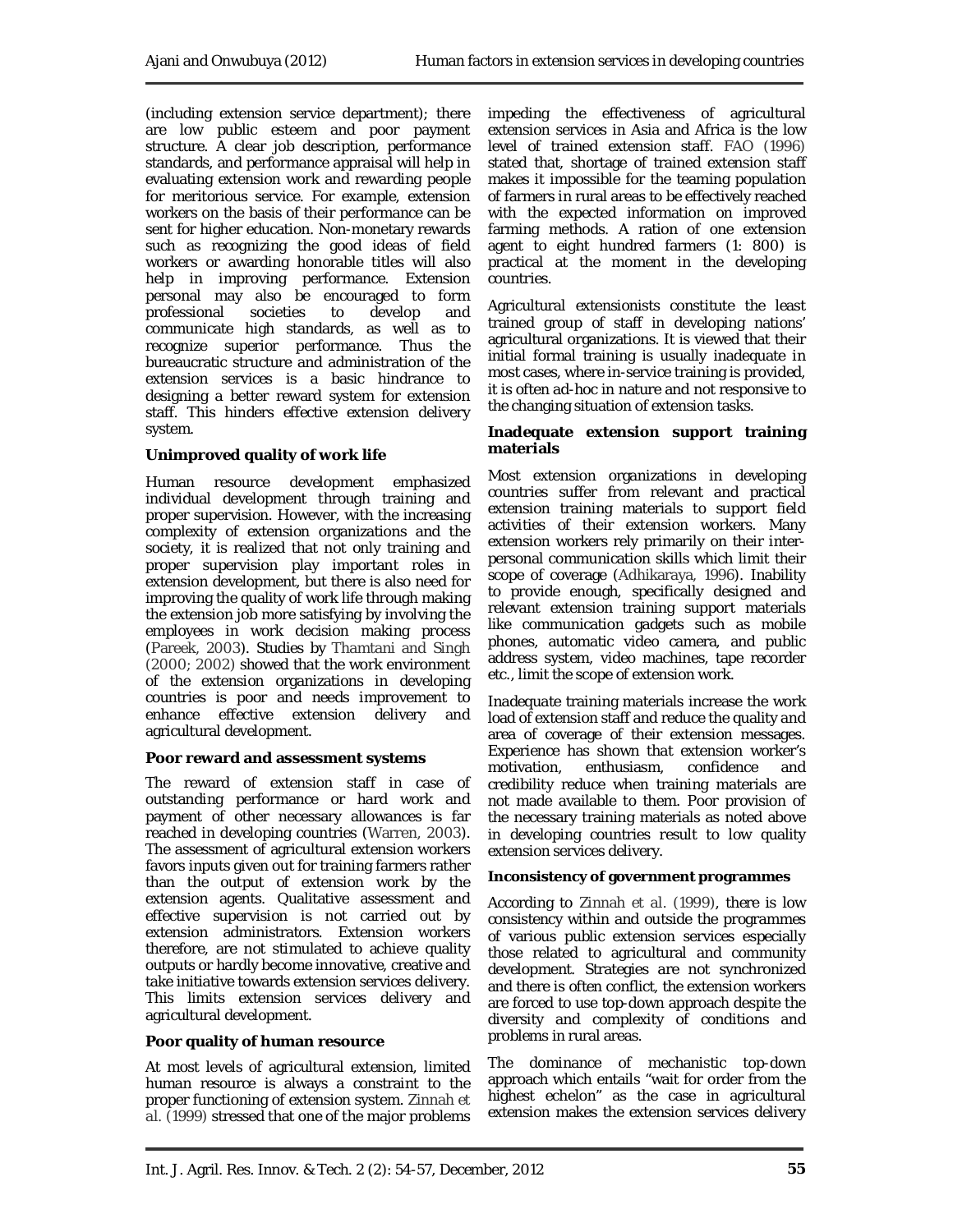weak and decrease the zeal in extension workers. This results to weak extension services delivery by extension workers to farmers.

## **Inadequate training and development**

The training of extension personnel contributes directly to the development of human resource within extension organizations. Training programmes need to be directed towards maintaining and improving job performance and develop skills further (Stoner and Freeman, 2004). Training has to start with identification of training needs through job analysis, performance appraisal and organizational analysis. Once the training needs of extension personal have been identified, the next step is to organize training programmes. Methods such as games, role playing, simulation exercises, and case can be used in extension organizations to create learning situations based on experience (Lynton and Pareek, 1990). Extension agents need training not only in the technological aspects of introduced innovations but also in human relations, problem solving and basic aspects of management to effectively interact with farmers.

In most cases, the desired training of the extension agents is weak especially the practical aspects even when made available in developing countries. This slows down the pace of extension services delivery.

### **Poor extension programme evaluation**

Inadequate extension programme evaluation impedes extension services delivery. Stufflebeam *et al.* (1974); Warren (2003) and Ajayi (1995) in their separate studies emphasized that, very few extension agents attach importance to project evaluation. Most of the extension workers prefer administrative duties and largely forget about evaluating the extension programmes that are carried out in their areas of operation for further action. Hence evaluation is a driving force that keeps a constant touch/ check on every aspect of extension organization, to ensure maximum efficiency, its programmes and activities if not taken seriously will contribute to failure of extension services delivery.

# **Conclusion**

Human resource planning forecasts the future personnel, their training needs, financial requirements and managerial implications in extension organizations. The rapid changes in technological needs of farmers, market situations and competitive environment has made planning for human resource a challenging task for extension organizations.

Priority actions should always be taken by the developing countries to improve their agricultural sector and economy in general. It is hoped that,

the governments of developing countries should always examine properly human factors with a view to remove all the bottlenecks in their agricultural extension services to pave way for agricultural development. They should not depend entirely on expatriates and foreign donor agencies to correct weaknesses in their own domestic policies. This could be achieved through the assessment of future needs of human resource strength based on the analysis of present and future human resource requirement policies and growth trends of the developing countries.

## **Recommendations**

- 1. Special attention should be given to the development of specific reward system for extension workers by both public and private extension organizations. This will attract, retain and motivate extension personnel.
- 2. Extension personnel should be involved at all levels of programme/ project decision of extension agencies (both public and private) to carry all staff along. This will enhance the employee's working performance.
- 3. Extension personnel under training should be well trained to achieve maximum job efficiency. The training of quality extension personnel based on field situations in large number will narrow the gap between extension agents-farmers contact ratio,
- which is currently 1: 800.<br>Government programmes 4. Government programmes related to agricultural and community development should be consistent to avoid subsequent disruption in extension delivery efforts.
- 5. The extension agencies (public and private) should concentrate on both input and output assessment of extension personnel rather than concentrating only on assessment of inputs invested.
- 6. Reward of superior performance and prompt payment of salaries and other allowances to extension workers should be encouraged.
- 7. Extension support and training materials should be provided at all times for use by extension agents to enhance their performance.
- 8. The dominance of mechanistic top-down approach of government towards extension services delivery efforts should be discouraged.
- 9. Constant evaluation of all extension programmes should be given priority by all extension workers to ascertain the success of programmes introduced.